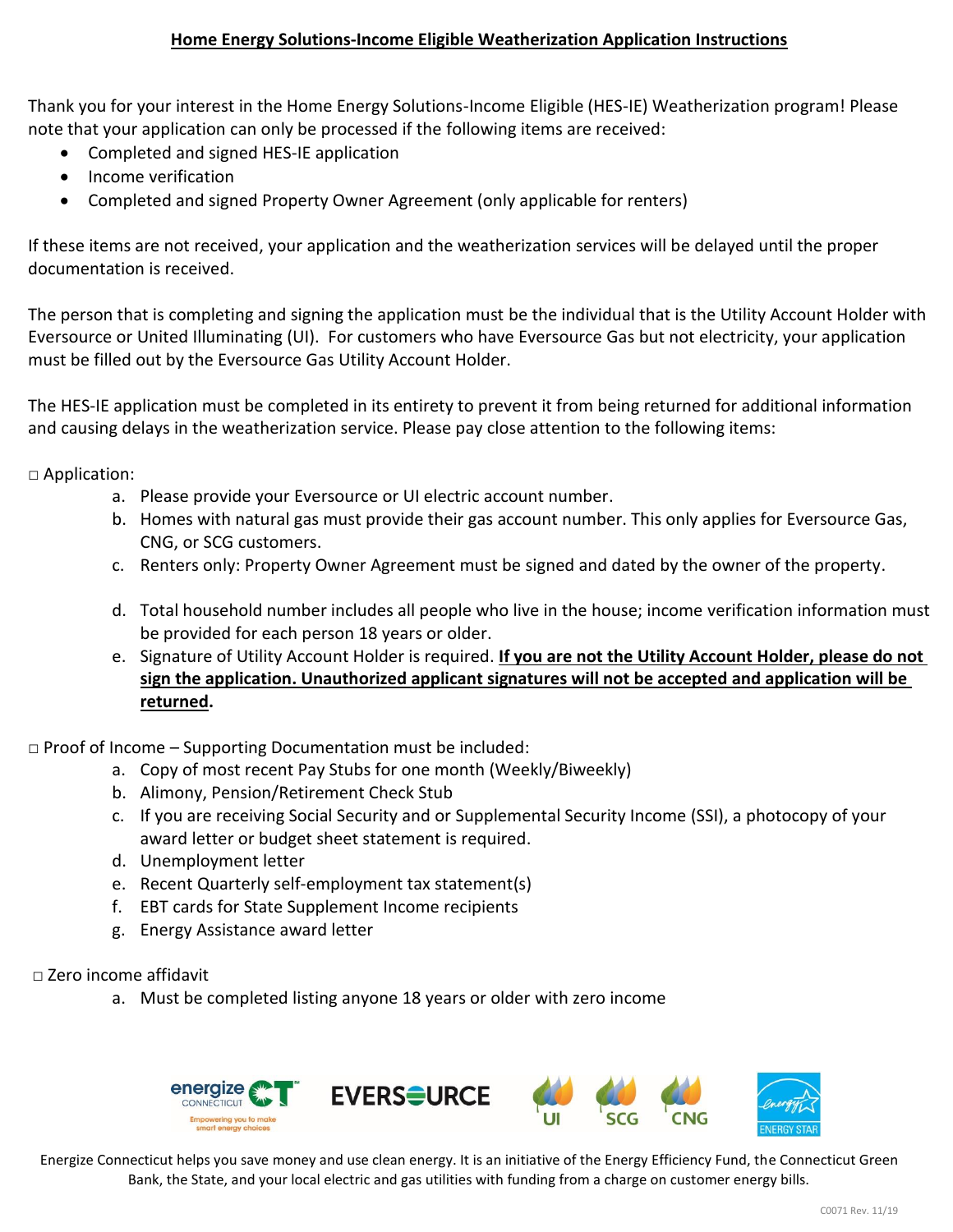# **2019-2020 Home Energy Solutions-Income Eligible Customer Application**

Home Energy Solutions – Income Eligible (HES-IE) can save you energy while making your home more comfortable and environmentally friendly. An authorized vendor will visit your home and provide valuable energy-saving services and information. **There will be no charge for the initial assessment for customers who are income-qualified.** To be considered for HES-IE program services made possible through the Energize Connecticut initiative, please complete this Application. *Note that our authorized vendors are required to service your home within 30* days of application approval. If you are unavailable for your home visit during that time period, you will need to reapply.

| SECTION 1: INCOME-ELIGIBLE- APPLICANTS MUST COMPLETE (Please print clearly)                                                                                                                                                                                                                            |                                                                                          |                                                                     |  |                                                   |      |  |  |  |
|--------------------------------------------------------------------------------------------------------------------------------------------------------------------------------------------------------------------------------------------------------------------------------------------------------|------------------------------------------------------------------------------------------|---------------------------------------------------------------------|--|---------------------------------------------------|------|--|--|--|
| Last Name:<br>First Name:                                                                                                                                                                                                                                                                              |                                                                                          |                                                                     |  | Daytime Phone:                                    |      |  |  |  |
| Address:                                                                                                                                                                                                                                                                                               |                                                                                          | Unit #:                                                             |  | City:                                             | Zip: |  |  |  |
| Check ALL that apply: $\Box$ Single Family<br>□ Apartment                                                                                                                                                                                                                                              | □ Condo                                                                                  | □ Duplex □ Year-Round                                               |  | □ Seasonal Use Only                               |      |  |  |  |
| # of units in Bldg.:                                                                                                                                                                                                                                                                                   |                                                                                          | <b>Email Address:</b>                                               |  |                                                   |      |  |  |  |
| Primary fuel type: □ Electric<br>□ Gas □ Oil □ Propane                                                                                                                                                                                                                                                 |                                                                                          |                                                                     |  |                                                   |      |  |  |  |
| Hot water type: $\Box$ Electric $\Box$ Gas<br>$\Box$ Oil                                                                                                                                                                                                                                               | □ Propane                                                                                | Primary heat type: $\Box$ Forced hot air $\Box$ Hot water baseboard |  |                                                   |      |  |  |  |
| (In order to expedite application processing, please submit a copy of                                                                                                                                                                                                                                  |                                                                                          | $\Box$ Other:                                                       |  |                                                   |      |  |  |  |
| both your electric and gas bills.)                                                                                                                                                                                                                                                                     |                                                                                          |                                                                     |  |                                                   |      |  |  |  |
| Electric Company (check one): $\Box$ Eversource $\Box$ UI<br>*Account #:                                                                                                                                                                                                                               | Gas Company (check one): $\Box$ Eversource $\Box$ SCG $\Box$ CNG<br>Account #:           |                                                                     |  |                                                   |      |  |  |  |
|                                                                                                                                                                                                                                                                                                        |                                                                                          |                                                                     |  |                                                   |      |  |  |  |
| How did you hear about the HES-IE program? $\Box$ Bill insert $\Box$ Direct mail                                                                                                                                                                                                                       | Gas Account Holder's Name:                                                               |                                                                     |  |                                                   |      |  |  |  |
|                                                                                                                                                                                                                                                                                                        | Do you: □ Own<br>□ Rent*<br>(*Your landlord must complete the back of this application.) |                                                                     |  |                                                   |      |  |  |  |
|                                                                                                                                                                                                                                                                                                        |                                                                                          |                                                                     |  |                                                   |      |  |  |  |
| To qualify for these services at no charge, the gross annual income (before taxes) for your household must be at or below 60% of state<br>median income (see below). For each adult, please submit current copies of any of the following (as applicable):                                             |                                                                                          |                                                                     |  |                                                   |      |  |  |  |
| ≻<br>Social Security, Supplemental Security Income, or<br>> Last Four (weekly) or Last Two (bi-weekly) Pay Stubs                                                                                                                                                                                       |                                                                                          |                                                                     |  |                                                   |      |  |  |  |
| Department of Income Management Budget Sheet                                                                                                                                                                                                                                                           |                                                                                          | Unemployment Letter<br>➤                                            |  |                                                   |      |  |  |  |
| Statement                                                                                                                                                                                                                                                                                              |                                                                                          |                                                                     |  |                                                   |      |  |  |  |
| <b>Energy Assistance Award Letter</b><br>➤                                                                                                                                                                                                                                                             |                                                                                          |                                                                     |  | Recent Quarterly self-employment tax statement(s) |      |  |  |  |
| ➤<br>If no income, you must complete Zero Income Affidavit<br>⋗                                                                                                                                                                                                                                        |                                                                                          | <b>EBT Cards</b><br>⋗                                               |  |                                                   |      |  |  |  |
| Other (Pension, Alimony, etc.)                                                                                                                                                                                                                                                                         |                                                                                          |                                                                     |  |                                                   |      |  |  |  |
| Yearly Income Limits (All Household Members)<br>A household of 1 with a maximum income level of \$36,171.00<br>A household of 2 with a maximum income level of \$47,300.00                                                                                                                             |                                                                                          |                                                                     |  |                                                   |      |  |  |  |
| A household of 3 with a maximum income level of \$58,430.00<br>A household of 4 with a maximum income level of \$69,559.00                                                                                                                                                                             |                                                                                          |                                                                     |  |                                                   |      |  |  |  |
| A household of 5 with a maximum income level of \$80,688.00<br>A household of 6 with a maximum income level of \$91,818.00                                                                                                                                                                             |                                                                                          |                                                                     |  |                                                   |      |  |  |  |
| A household of 8 with a maximum income level of \$95,991.00<br>A household of 7 with a maximum income level of \$93,905.00                                                                                                                                                                             |                                                                                          |                                                                     |  |                                                   |      |  |  |  |
| Total monthly income (gross) of ALL household members: \$                                                                                                                                                                                                                                              |                                                                                          |                                                                     |  |                                                   |      |  |  |  |
|                                                                                                                                                                                                                                                                                                        |                                                                                          |                                                                     |  |                                                   |      |  |  |  |
| Number of children (less than 6 years of age):                                                                                                                                                                                                                                                         |                                                                                          |                                                                     |  |                                                   |      |  |  |  |
| Number of children (6-17 years of age): __________                                                                                                                                                                                                                                                     |                                                                                          |                                                                     |  |                                                   |      |  |  |  |
| Number of disabled: __________                                                                                                                                                                                                                                                                         |                                                                                          |                                                                     |  |                                                   |      |  |  |  |
| Number of elderly (65 years of age or older):                                                                                                                                                                                                                                                          |                                                                                          |                                                                     |  |                                                   |      |  |  |  |
| My initials indicate that my income is within the limits specified:                                                                                                                                                                                                                                    |                                                                                          | (PLEASE INITIAL)                                                    |  |                                                   |      |  |  |  |
| PLEASE REMIT COMPLETED FORM TO REFERRING COMPANY OR YOUR ELECTRIC COMPANY:                                                                                                                                                                                                                             |                                                                                          |                                                                     |  |                                                   |      |  |  |  |
| <b>Eversource Electric Customers Mail to:</b>                                                                                                                                                                                                                                                          | <b>UI Electric Customers Mail to:</b>                                                    |                                                                     |  | <b>Referring Company (if applicable):</b>         |      |  |  |  |
| Eversource                                                                                                                                                                                                                                                                                             | United Illuminating                                                                      |                                                                     |  |                                                   |      |  |  |  |
| <b>HES-IE Weatherization Services</b>                                                                                                                                                                                                                                                                  | Attn.: WISE-USE - M/S 3                                                                  |                                                                     |  |                                                   |      |  |  |  |
| P.O. Box 270                                                                                                                                                                                                                                                                                           | 60 Marsh Hill Road                                                                       |                                                                     |  |                                                   |      |  |  |  |
| Hartford, CT 06101-9902                                                                                                                                                                                                                                                                                | Orange, CT 06477                                                                         |                                                                     |  |                                                   |      |  |  |  |
| or UI Customers May Also Fax to:                                                                                                                                                                                                                                                                       |                                                                                          |                                                                     |  |                                                   |      |  |  |  |
| 1 (877) 580-4466                                                                                                                                                                                                                                                                                       |                                                                                          |                                                                     |  |                                                   |      |  |  |  |
| Please note that filling out this Application does not automatically qualify you for the HES-IE program. If you are eligible, you will be notified<br>via letter or phone. Eversource and United Illuminating (Utilities) reserve the right to verify income before services are provided. Please note |                                                                                          |                                                                     |  |                                                   |      |  |  |  |
| that if you income-qualify for the HES-IE program you may also qualify for the winter protection program available through your electric utility                                                                                                                                                       |                                                                                          |                                                                     |  |                                                   |      |  |  |  |
| company. An authorized adult must be present during the HES-IE program assessment and to provide access to the home. This program is                                                                                                                                                                   |                                                                                          |                                                                     |  |                                                   |      |  |  |  |
| subject to change based on available funding. For questions or concerns, please call 877-WISE-USE (877-947-3873).                                                                                                                                                                                      |                                                                                          |                                                                     |  |                                                   |      |  |  |  |
| *The person completing the application must be the electric account holder.                                                                                                                                                                                                                            |                                                                                          |                                                                     |  |                                                   |      |  |  |  |